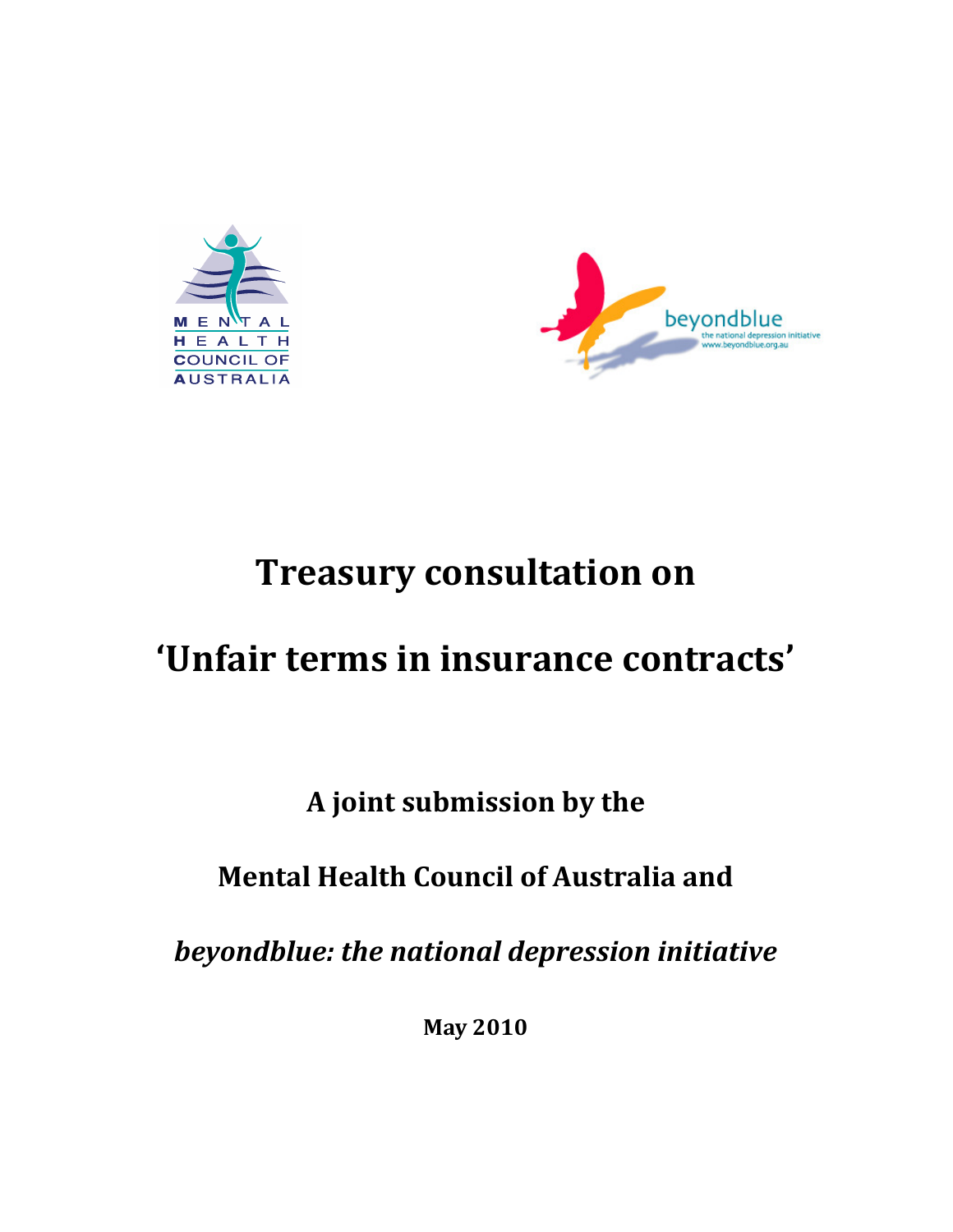The Mental Health Council of Australia (MHCA) and beyondblue: the national depression initiative are pleased to have the opportunity to present this submission to the Treasury consultation on 'unfair terms in insurance contracts'.

#### **Mental Health Council of Australia**

MHCA is the peak, national non-government organisation representing and promoting the interests of the Australian mental health sector, committed to achieving better mental health for all Australians. The membership of the MHCA includes national organisations of mental health service consumers, carers, special needs groups, clinical service providers, community and private mental health service providers, national research institutions and state/territory peak bodies.

In addition to its broad membership, MHCA auspices the National Mental Health Consumer and Carer Forum (NMHCCF), which is a combined voice for mental health consumers and carers (see www.nmhccf.org.au). The NMHCCF has a particular interest in stigma and discrimination towards people with mental illness and their carers.

#### **beyondblue: the national depression initiative**

beyondblue is a national, independent, not-for-profit organisation working to address issues associated with depression, anxiety and related substance misuse disorders in Australia. Established in 2000, initially by the Commonwealth and Victorian Governments, beyondblue is a bipartisan initiative of the Australian, State and Territory Governments, with the key goals of raising community awareness about depression and reducing stigma associated with the illness. *beyondblue* works in partnership with health services, schools, workplaces, universities, media and community organisations, as well as people living with depression, to bring together their expertise. beyondblue's five priorities are:

- 1. Increasing community awareness of depression, anxiety and related substance misuse disorders and addressing associated stigma.
- 2. Providing people living with depression and their carers with information on the illness and effective treatment options and promoting their needs and experiences with policy makers and healthcare service providers.
- 3. Developing depression prevention and early intervention programs.
- 4. Improving training and support for GPs and other healthcare professionals on depression.
- 5. Initiating and supporting depression-related research.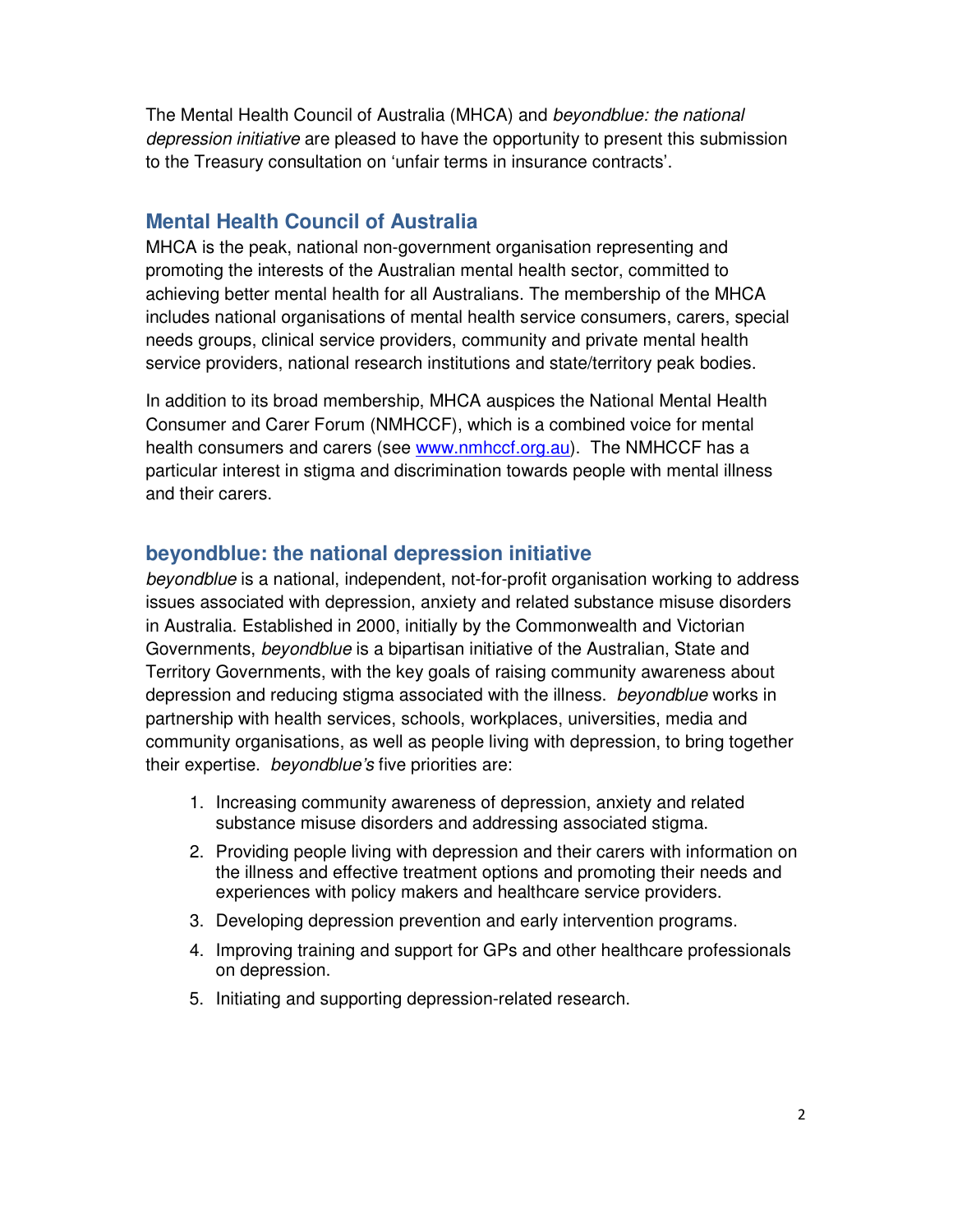### **Background**

Insurance is widely promoted as an important, if not essential, means of protecting against unexpected life events. However, many people with a mental illness have found that they are denied access to insurance or face difficulties when claiming on their existing policies.

A survey conducted jointly by beyondblue and the MHCA found applicants face difficulties at both the application and claim stages of the insurance process. Applications for life insurance, including income protection insurance and total and permanent disability insurance, were either rejected or had unfavourable policy terms applied. When making claims, consumers found the claims management process very stressful and lengthy.

Insurance is a risk-based industry, and mental health consumers and carers recognise this. Insurance companies are exempt from the requirements for nondiscrimination in the provision of goods and services set out in the Disability Discrimination Act 1992, *provided* that the discrimination is based on actuarial, statistical or other relevant data on which it is 'reasonable to rely'. However, in many cases consumers consider that the rejection of their applications, or the imposition of policy exclusions or premium loadings, is disproportionate to the level of risk that they present to an insurer and represents discrimination on the basis of mental illness.

#### **Prevalence and impact of mental health disorders**

Mental illness is a general term for illnesses affecting the mind or brain and influencing the way a person thinks, feels or acts. These illnesses include bipolar disorder, depression, schizophrenia, anxiety, borderline personality disorder and eating disorders. Mental illness does not arise from a character fault or weakness; it is an illness like any other. Factors believed to contribute to mental illness include:

- o Changes in brain structure or chemistry;
- o Environmental factors;

.

- o Biological and genetic factors;
- o Substance or drug abuse; and
- o Negative thought patterns.

Depression, anxiety and substance use illnesses are the most prevalent mental health disorders in Australia.<sup>1</sup> One in three Australians will experience depression and/or anxiety at some point in their lifetime and approximately 20 per cent of all

<sup>&</sup>lt;sup>1</sup> Australian Bureau of Statistics, 2007 National Survey of Mental Health and Wellbeing: Summary of Results (4326.0). 2008, Canberra: ABS.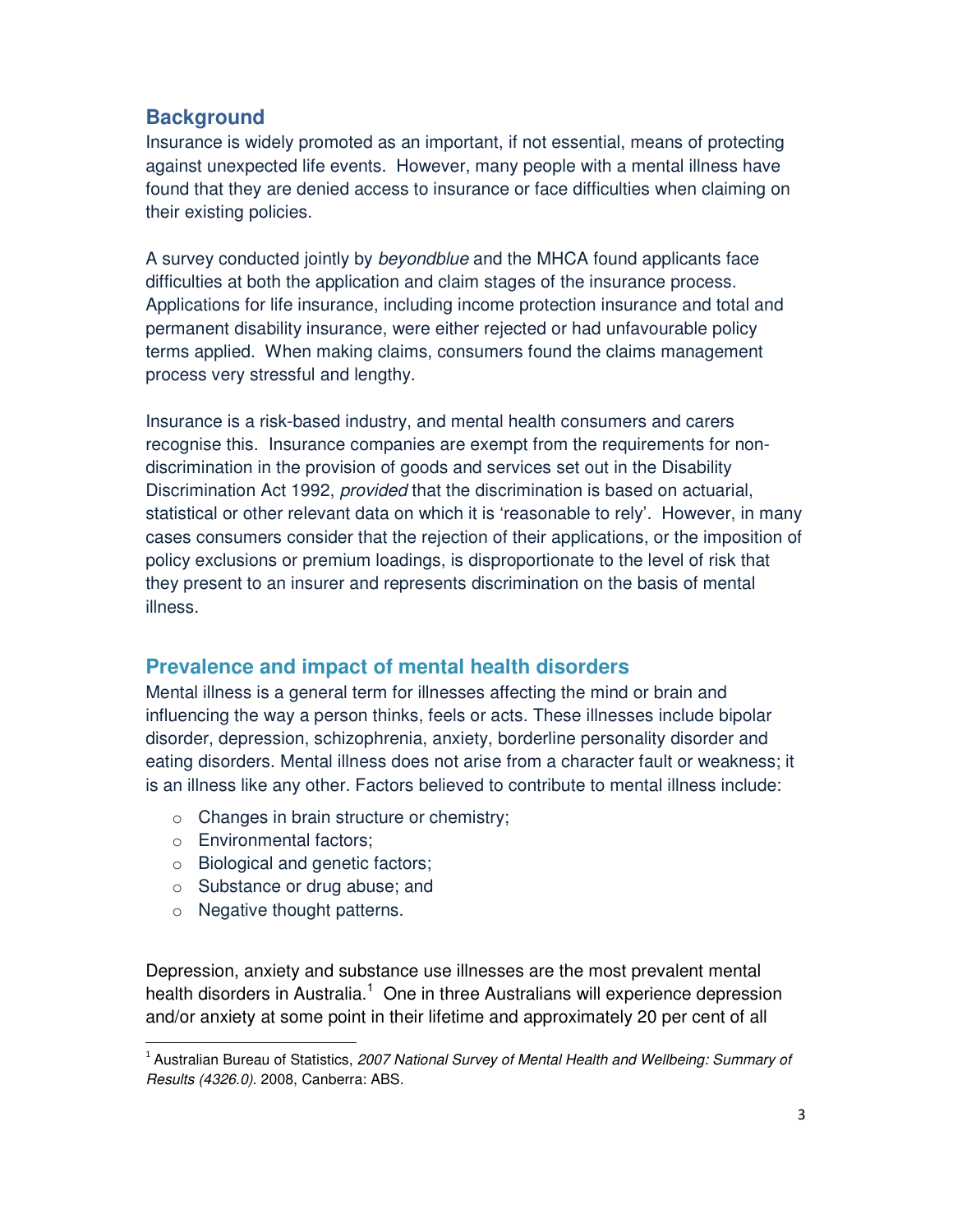Australians will have experienced depression, anxiety or a substance use disorder in the last vear. $<sup>1</sup>$ </sup>

Mental illness is the leading cause of non-fatal disability in Australia, however it must be noted that depression and anxiety accounts for over half of this burden<sup>2</sup>. Globally, the World Health Organization predicts depression to become the leading cause of burden of disease by 2030, surpassing ischaemic heart disease. $^3$ 

The 2004-05 National Health Survey estimated that 2.1 million Australians, equivalent to one in ten people, had a long-term mental illness or behavioural problem lasting more than six months. Mental illness and suicide account for 13.3 percent of Australia's total health burden.

There are many different mental illnesses, and their symptoms vary widely. People may experience the same mental illness differently, and symptoms, treatment requirements and prognosis will vary from person to person. As noted on the Mindframe website<sup>4</sup>, 'Simply knowing a person has a mental illness will not tell you how well or ill they are, what symptoms they are experiencing, or whether they may recover or manage the illness effectively'.

It is important to recognise that recovery from mental illness is possible for many people, especially if appropriate help and treatment are available. Other people may continue to experience symptoms, with varying severity, but these can often be managed through ongoing treatment, resulting in affected individuals living full and productive lives. Some people might experience a single episode of a mental illness and then recover fully, while others experience recurrent episodes but are mentally healthy for months or years in between.

Many people with a mental illness are able to retain full employment and participate fully in the community with appropriate treatment, while others will require higher level care and support. **For this reason, it is essential that any risk assessment relating to life insurance looks beyond merely a diagnosis of mental illness.**

When applying for life insurance, people with a past history or who currently have a mental illness may find that they are assessed as presenting a higher risk than someone without this history. This may result in the imposition of higher premiums, policy exclusions or a decision to decline cover without recognition or exact

.

 $2^{2}$  Begg, S, et al., *The burden of disease and injury in Australia 2003.* 2007, Canberra: AIHW.  $3$  Mathers CD, Loncar D. Updated projections of global mortality and burden of disease, 2002–2030: data sources, methods and results. Geneva, World Health Organization, 2005 (Evidence and Information for Policy Working Paper).

<sup>4</sup> http://www.mindframe-media.info/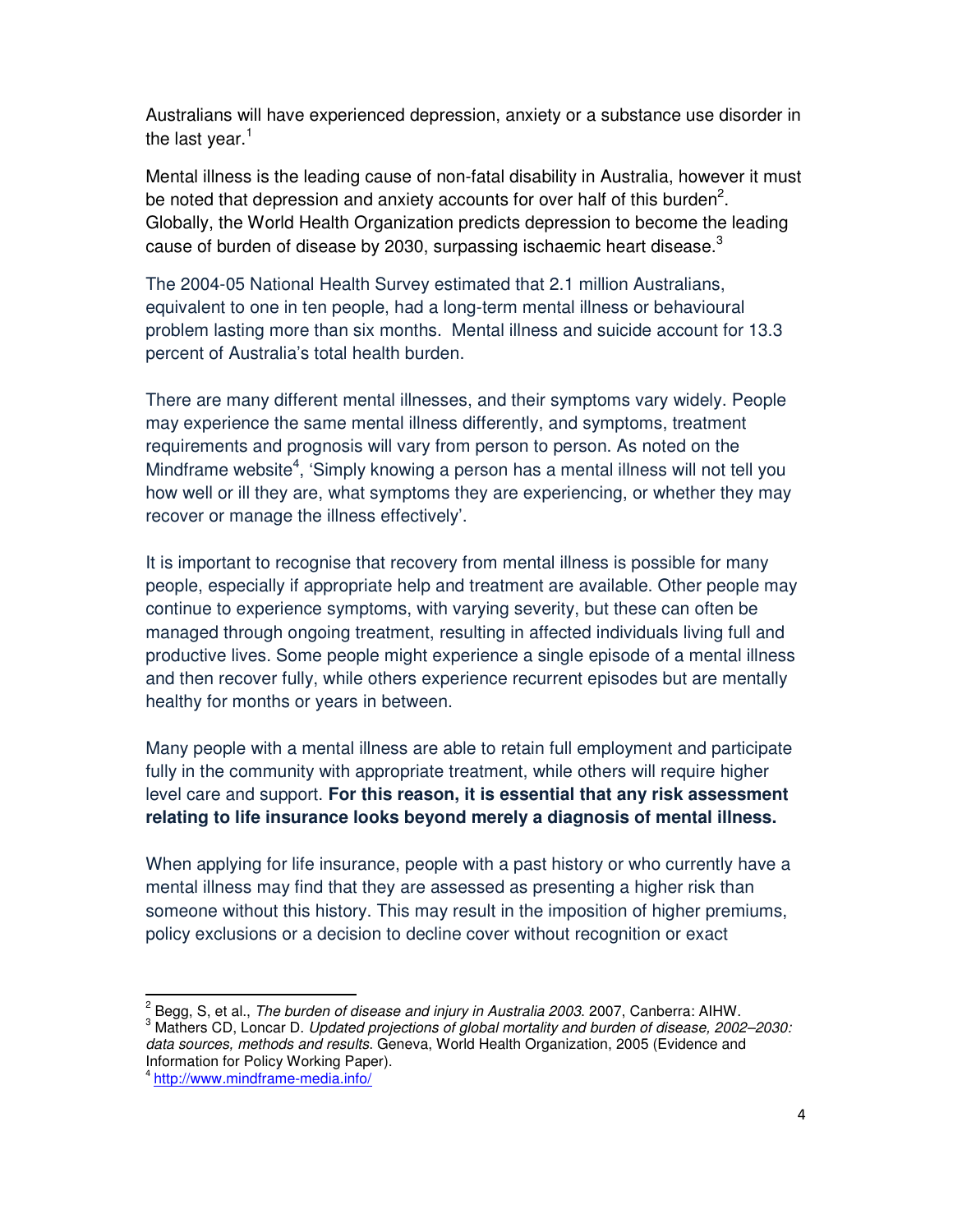symptoms, diagnosis, severity, treatment, employment, wellness and level of functioning.

### **Mental Health and Insurance Survey**

In 2003, as a result of extensive discussions with the life insurance industry about the issues facing consumers who have experienced or are currently experiencing a mental illness, a Memorandum of Understanding (MoU) was signed between the Investment and Financial Services Association (IFSA) who is the peak body for life insurance, and seven mental health sector stakeholders:

- $\circ$  beyondblue: the national depression initiative;
- o Mental Health Council of Australia (MHCA);
- o Australian General Practice Network;
- o Australian Medical Association;
- o Australian Psychological Society;
- o Royal Australian College of General Practitioners; and
- o Royal Australian and New Zealand College of Psychiatrists.

The key objectives of the MoU included:

- o improving communication and education;
- o assessment of complaints resolution; and
- $\circ$  improved underwriting and claims.

The MoU was most recently re-signed in October 2008 with the then Federal Minister for Superannuation and Corporate Law, The Hon. Nick Sherry. At this time the Financial Planning Association also became a signatory. The next MoU is due to be re-signed in October 2010. A MoU Steering Group identifies priority areas and directs work to be undertaken, by set working parties, which includes both consumer and carer representatives.

The Steering Group identified that there was a lack of information available about consumer and carer experiences with insurance. MHCA and beyondblue developed a survey to ascertain the experience and perceptions of mental health consumers and their carers in respect to a range of insurance products.

The survey was available from the MHCA and *beyondblue* websites and was also distributed to various mental health organisations and through a number of email networks. Between September 2007 and August 2008, 82 people provided feedback on their experiences when applying for insurance and making claims. Responses provided detailed information on the issues experienced and raised issues in some unexpected areas. Information arising from the survey responses was included in a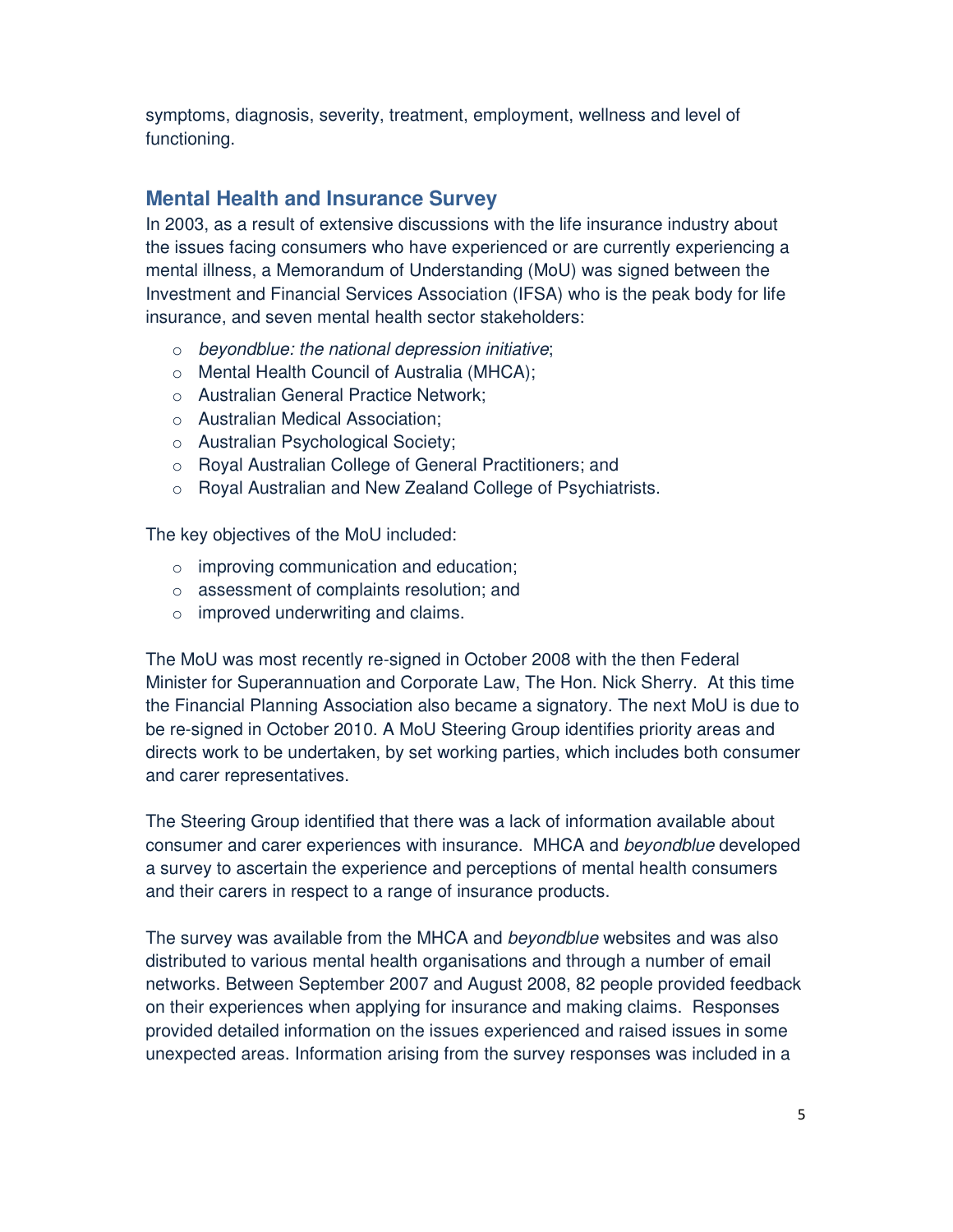joint report from the MHCA, beyondblue and IFSA, which can be downloaded from http://www.mhca.org.au/mental-health-and-insurance.

One of the main issues identified from the survey responses was that many consumers and carers were not aware of their rights in relation to insurance, or of their obligations when applying for insurance. To assist consumers and carers in their interactions with insurance companies, the MHCA, with funding from beyondblue, developed significant new internet content, providing a new resource on mental health and insurance issues. Consumers and carers were involved in the development of this material, which covers the main issues experienced in relation to various forms of insurance, frequently asked questions, legal aspects, privacy information and avenues of appeal. This information can be viewed at http://www.mhca.org.au/mental-health-and-insurance.

Changes within the life insurance industry have resulted in positive outcomes for many people with mental illness, and improvements are ongoing. However, the survey highlighted consumer and carer concerns in a number of areas. Respondents reported difficulty accessing life insurance, particularly income protection cover. Some consumers reported that they were unable to obtain any cover, even at a higher premium or with a mental illness exclusion. As one consumer commented, 'I didn't expect to be covered for mental illness … however, being covered for glandular fever or a broken pelvis would have been handy'. Some consumers were offered cover only with a large premium loading and/or blanket exclusion for all mental illnesses, and were not happy with this offer because they felt that it was not proportionate to the level of risk that they presented to the company.

A number of respondents reported that they were informed that they were ineligible for insurance cover while they were receiving treatment for their mental illness, but might become eligible if they ceased treatment for a certain period of time. **This does not promote good management of mental illness and discourages people with mental illness from undertaking long term treatment.**

An additional issue, which was raised by both consumers and clinicians, is the potential impact of the Better Access to Mental Health Care initiative on access to insurance. To access Medicare rebates for consultations with a psychologist or other mental health professional, consumers need to have a mental health care plan put in place by their GP, with a diagnosis of mental illness in their medical file. In some of these cases the mental illness reported in the file might not be of clinical significance or might not be the presenting problem, but because of the record of a mental illness, there is a perception that future insurance applications could be affected.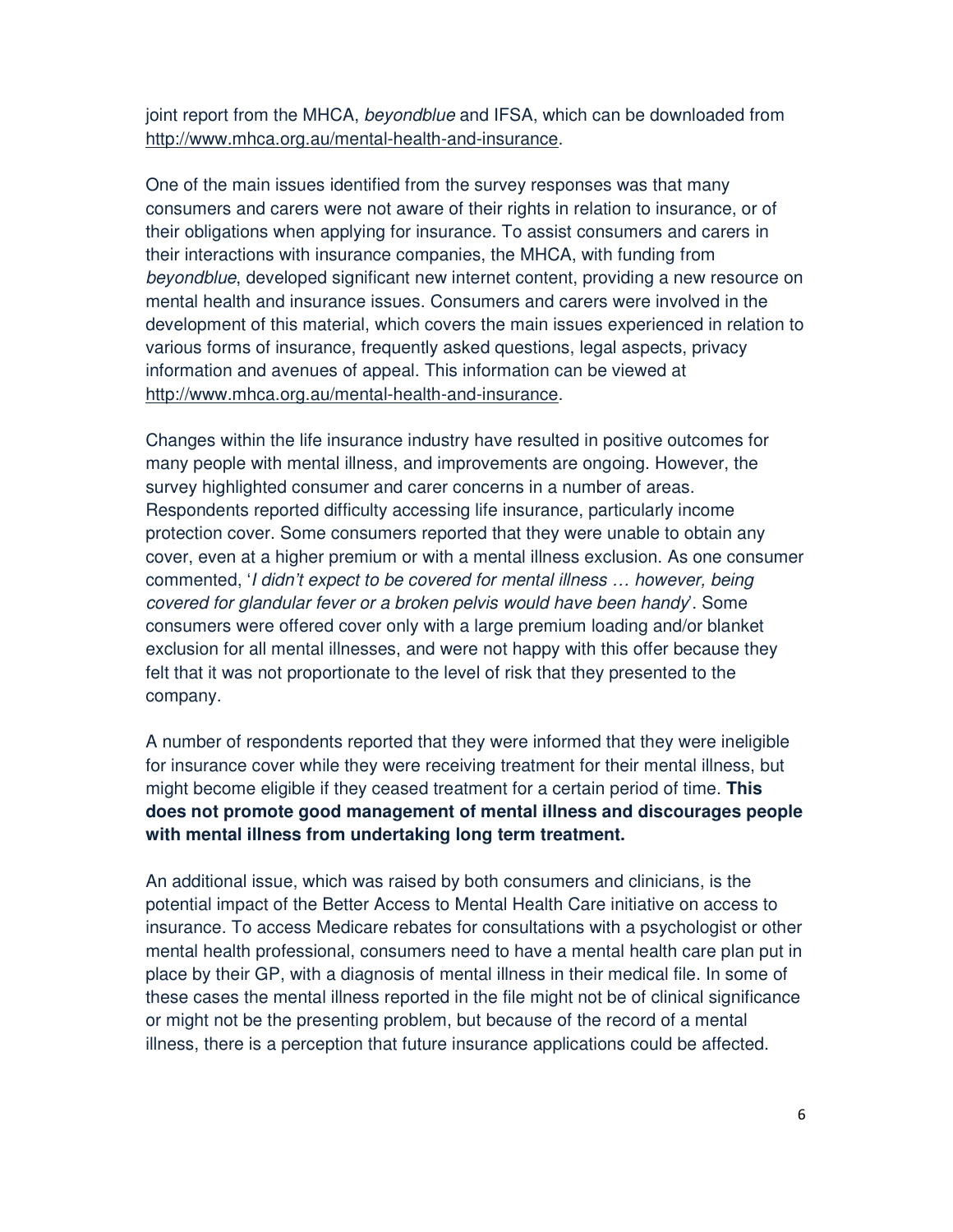Survey responses indicated that some people with a mental illness (as well as the broader population) were not aware of their rights and responsibilities in relation to insurance, including their 'Duty of Disclosure' or their right to appeal an insurance decision. Mental health professionals, including general practitioners, psychiatrists and psychologists, could also benefit from a greater understanding of insurance processes, the potential impact of a mental illness diagnosis on future insurance applications, and the value of the information that they provide to insurers for underwriting and claims.

Responses indicated that many people with a mental illness have considered purchasing life insurance, but after having an insurance application rejected, or being faced with a higher premium or mental illness exclusion, stopped seeking insurance cover, which exacerbates the problem of underinsurance. In some cases consumers tried to obtain cover from several insurance companies, while in other cases the initial rejection was sufficient to discourage them from further applications.

In some cases, respondents indicated that the communication of an insurance decision created greater distress for them. The communication of underwriting decisions increased negative perceptions of the experience of applying for insurance as well as the treatment of mental illness, and the insurance industry in general for some survey respondents. In addition, several respondents reported difficulties when they made a claim on their life insurance policies and in some cases commented that their experiences exacerbated their mental illness.

We have recently undergone some further qualitative consultations with mental health consumers, with similar themes emerging. Some selected consumer comments are below:

"I have personally been uninsured for many years and was refused a claim after my first hospitalisation, with no income protection in place to support my wife or children. It made life extremely difficult for the entire family and was a source of much resentment and feelings of inadequacy".

"When seeking insurance all those years ago, I felt extremely vulnerable and that my privacy was invaded. It was like being "seen" as a specimen under a microscope, poked and prodded. Worse still, was the fact that I wasn't believed. I wasn't healthy enough, not "fit"....even though I was working and coping with a young child."

"Countless "hoops" and "hurdles" need to be jumped through and for sad and confused people it can be all too much of a bother and it's so easy just to give up, particularly if one doesn't have a friend or an advocate to help navigate this "minefield" and provide much needed support……especially as depressed people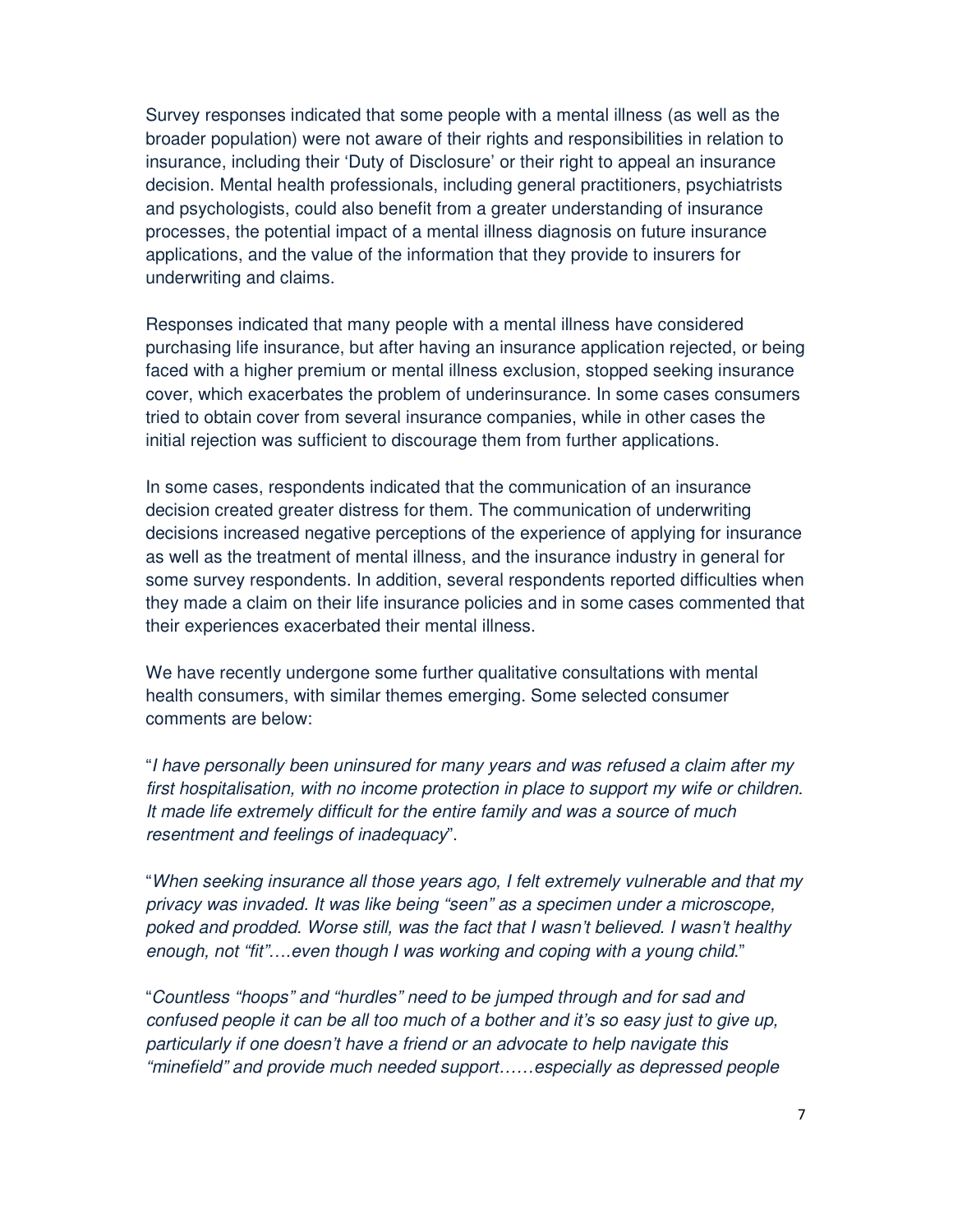feel unworthy to begin with, let alone when a insurance company digs deep inside them."

"Just recently a doctor told me never to write on forms that I have a mental illness.....clearly that doctor still feels there is much discrimination out there!"

## **Future actions for the insurance industry and the mental health sector**

The life insurance industry and mental health sector stakeholders are continually working together with a commitment to undertake streams of work in the following four identified priority areas:

- 1. Simplification.
- 2. Information, Education and Awareness.
- 3. Complaints Processing and Monitoring.
- 4. Data and Measures for Success.

These areas have been separated for specific focus and attention to be given to them in the short term and into the future once the next MoU is signed in October 2010. These four categories are specific to mental health consumers applying for and claiming against their insurance policies, however much of the work to be done will hold relevance to the insurance sector as a whole.

There have been three working groups set up to strategise ways of achieving the work under the first three priority areas. The problems that have been identified and the issues to be addressed are listed below and may be of use to the Treasury when considering issues requiring further attention.

#### **Simplification**

Insurers require access to timely and accurate information from applicants and the medical profession in order to make appropriate underwriting and claims decisions and as such medical forms are crucial to this process. The forms can be lengthy, complex and inconsistent. This causes a number of issues: they can be overwhelming and time consuming to complete, can be completed differently by different professionals, and may fail to provide the information required if not completed correctly.

Efforts have already been made to enhance the capture and flow of this information through the forms, however, further simplification of these forms and processes would allow insurance companies to obtain the information that they require while minimising the difficulties faced by the applicant and ensuring maximum usability for medical practitioners.

#### Information, Education and Awareness

The MoU Steering Group has identified further work needed to inform key stakeholders and consumers about the achievements of the MoU and the accessibility of insurance cover for mental health consumers. Further work is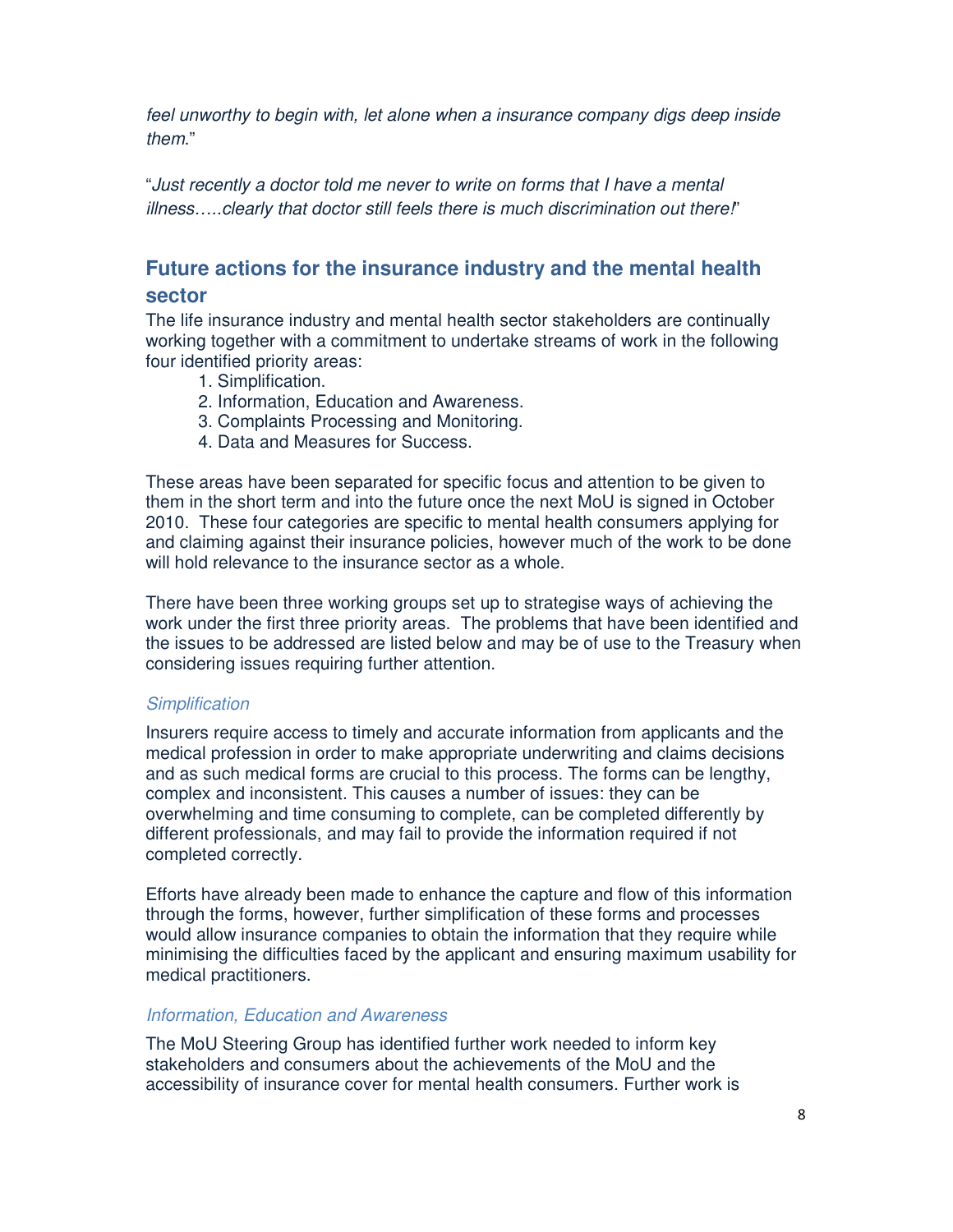required to improve the knowledge and understanding of mental health among the industry's underwriting, claims and financial planning professionals.

Training for underwriting and claims professionals: While significant gains have been made in the management of underwriting and claims decisions, many people with a mental illness still report negative experiences as a result of their interactions with insurance companies.

A number of large insurance companies have implemented significant and broadreaching training programs for their underwriting and claims teams as well as their financial advisers. These programs are to be welcomed and wider industry application of these initiatives would have significant positive benefits in improving consumers' experiences.

Raising community awareness of insurance issues and the MoU: The MHCA and beyondblue survey responses indicated that more needs to be done to improve the general public, mental health consumers' and clinical practitioners' understanding of insurance processes, the potential impact of a mental illness diagnosis on future insurance applications, and the value of the information provided to insurers for assessing applications and claims.

A further issue is a lack of awareness of the existence of the MoU among key stakeholder groups.

Information for financial planners: As financial planners play a key role in the insurance application process, it is important they are aware of how diagnosis of a mental illness affects an application, as well as the initiatives being undertaken under the MoU to improve insurance outcomes.

#### Complaints Processing and Monitoring

The collection of inquiries and complaints received by stakeholder organisations in relation to issues surrounding insurance and mental illness is essential for effective monitoring of the success of initiatives undertaken as part of the MoU, and for an increased understanding of systemic issues and concerns.

Inquiry or complaint collection and monitoring is ongoing under the MoU, but currently is only collected from consumers and carers, with no formal mechanism in place. Collecting information from other stakeholder groups, including medical practitioners, other mental health service providers and financial planners, and formalising collection mechanisms, would add to the depth of knowledge about issues surrounding mental health and insurance.

#### **Conclusion**

MHCA and beyondblue call on the Australian Government to recognise the importance of this issue and take steps to end the unfair treatment of people with a mental illness by insurers. We welcome the opportunity to discuss our submission.